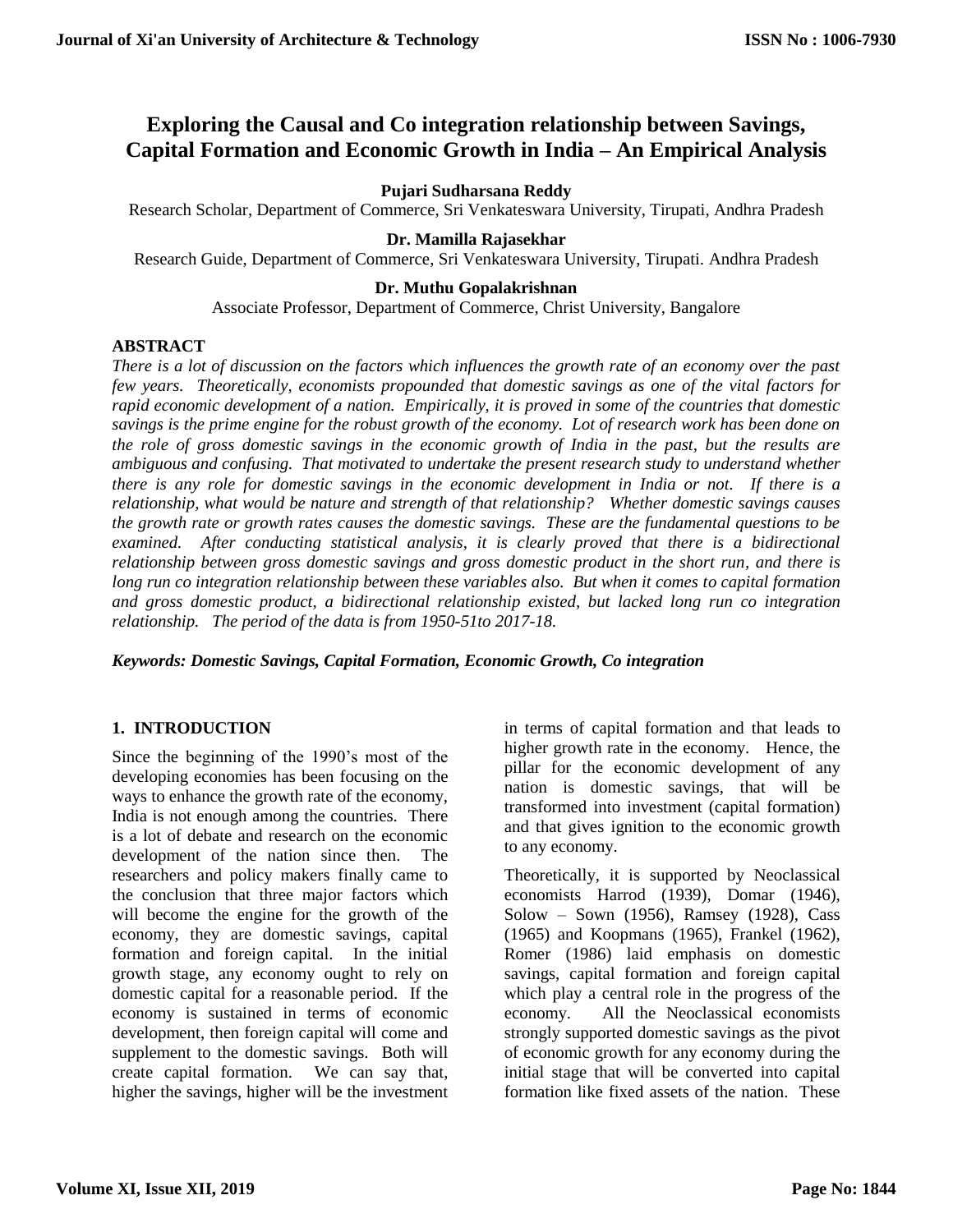fixed assets will help the nation to generate output forever. During the initial stage of economic development, foreign investors are reluctant to invest in the economy as the growth rate would be less and inevitably the nation has to depend on domestic savings for capital formation and economic growth. It is clearly evident in India's case as the economy used to depend heavily on domestic savings and a little bit foreign aid supplemented the growth rate during 1947-48 to 1990-91. During this period, India was heavily depending on domestic savings for capital formation and therefore, the economic growth rate was less than 5% in all most all the financial years. As part of economic reforms, the economy's doors are gradually opened to the foreign investors for investing in our country. Since, 1991-92 onwards foreign investment started flowing into the economy and at the same time, the domestic savings also started improving its size.



From the above Table-1, it is very clear that the growth rate of domestic savings increased substantially during the post reform era.

After thoroughly going into various research studies, it is clearly understood that the prerequisite for the economic development of any nation is substantial mobilization of domestic savings. The economy's twin primary tasks of alleviating poverty and growing in terms of economic development is essentially reinforced the government of India to enhance the gross domestic savings of 32% of gross domestic product. Currently, India's domestic savings are above 32% of GDP and it is satisfactory number compared to other emerging nations in the world. In order to achieve a target

growth rate of above 7% or more and to reduce the poverty level substantially, India should mobilize enormous financial resources in the form of savings and that should be effectively converted into investment, hence growth can be achieved. Too much dependence on foreign capital rather than domestic savings is not advisable, as foreign capital is looked like a fair weather friend. After studying the dynamic relationship between savings and economic growth in different countries, we came to know that there is an ambiguity in the results.

The primary objective of the present research study is to investigate the short term and long term interrelationship among the three observed variables namely domestic savings, capital formation and economic growth in India as the previous research findings were not similar. And also the direction of relationship is to be unearthed among the variables is another objective of the present research work.

# **2. Theoretical Evidence between Domestic Savings and the Level of Economic Growth:**

In simple definition, economic growth means increase in national income or stock over a period of time. According to the National Accounting System (United Nations, 1995), savings is defined as disposable income excluding consumption spending. Therefore, the national disposable income minus national consumption forms the national savings. There has been a heating debate at the international level about the impact of domestic savings on the economic development of a country. Many economists believe that a high savings rate is an accelerator for higher economic growth of a nation and it is one of the barometers for the healthy development of the financial system of the country.

A number of research works has been done the conventional theory of economic growth purported by Harrod (1939). Domar (1946) and Solow (1956) that domestic savings propels the economic growth. The growth models of Harrod(1939), Domar (1946) and Solow (1956) state that raise in domestic savings will be utilized for higher capital formation, which in turn boosts the economic growth. The first of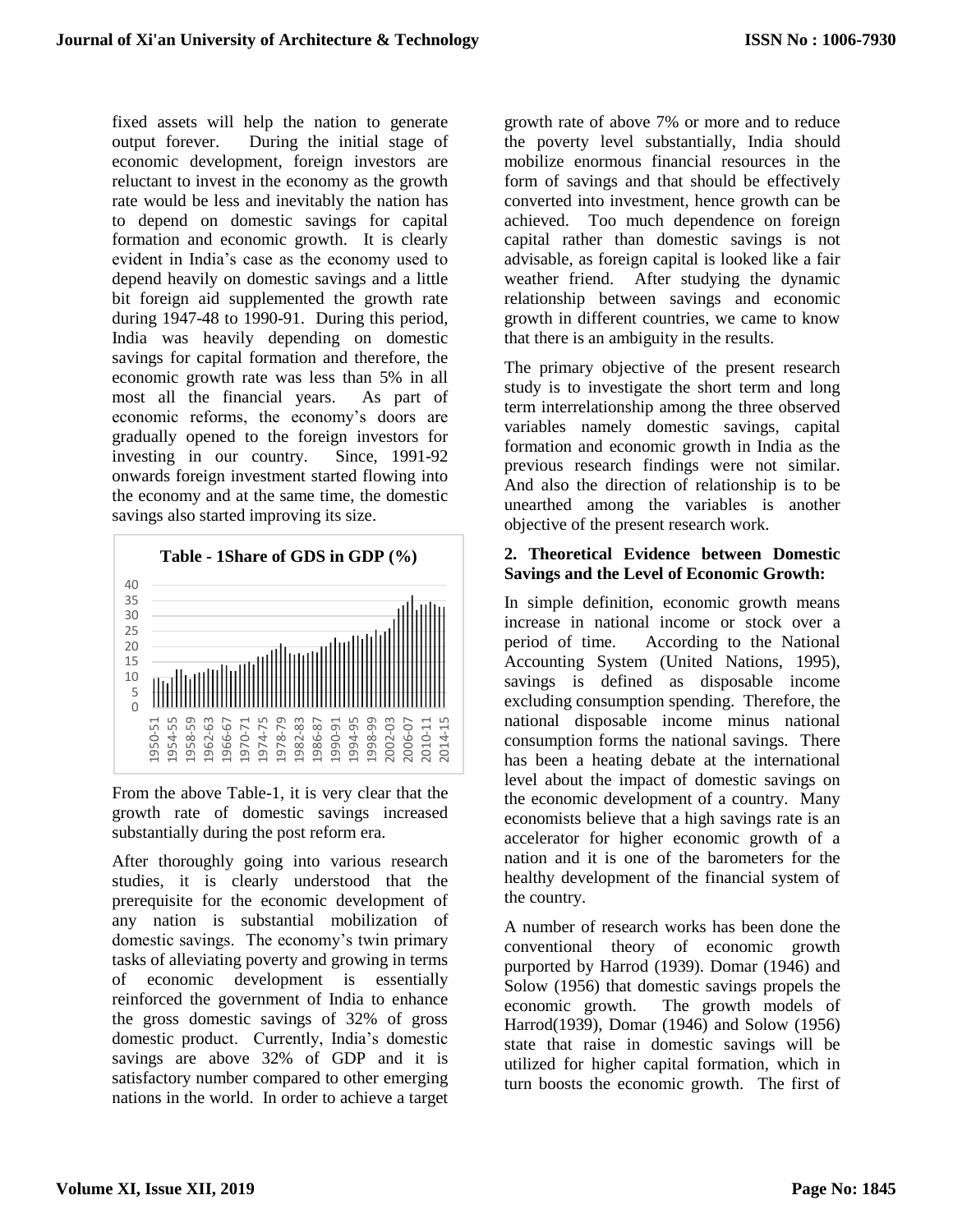increase in domestic savings is the readily availability of funds for investment.

### **3. Review of Literature:**

The empirical literature on examining the interrelationship among the savings, investment and economic growth gave incomplete evidence. Some of the empirical studies found that savings cause economic growth and on the other hand, it is vice versa. In some cases, there is no relationship between savings and economic growth. Differentiation in macroeconomic variables like level of income, stage of economic growth, population, balance of payment, openness of the economy and fundamentals of the economy are the reasons for divergent results in their research studies.

(Sinha, 1996) studied the growth of interrelationship of economic growth and domestic and private sector savings in India. He found that gross domestic private savings is more important than gross domestic savings in determining the GDP and he found that there is no causality in any direction among the variables.

(Jappelli and Pagano 1994), (Carroll and Weil 1993), (Sinha. D and Sinha.T 2007) investigated the dynamic interaction in between savings and economic growth in different countries. They found that there is a positive causal relationship which runs from economic growth to savings.

(Lewis, et al 1956)(Renelt, et al 1992)(N. Gregory Mankiw, et al 1992), (Orts, 2004) (Sarfraz, 2008) found a quite opposite results that supports a theoretical model of Harrod and Domar that savings cause economic growth.

(Bacha, 1990)(Ichiro Otani, 1990)(Gregorio, 1991), (Jappelli, 1994) studied the nexus between economic growth and savings by applying the econometric tool of OLS method and found that there is a unidirectional relationship between savings and economic growth. They said that higher the savings, more the growth rate of the economy.

(Krieckhaus, 2002) has undertaken a research work in Latin American countries about what causes the economic growth. He found that higher savings leads to higher capital formation

and that boosts the economic growth of the nations.

(Carroll and Weil, 1993) examined the interrelationship between domestic savings and level of economic growth in OECD countries by taking annual time series data and observed a controdictory results stating that economic growth is the cause of level of savings in those countries in Granger sense.

(Mohan, 2006) has undertaken time series annual data of twenty countries which are having different levels of per income and applied Granger Causality test to find out the relationship between savings and economic growth. He classified all the twenty countries into four groups like low-income countries (LIC), low-middle income countries (LMC), upper-middle income countries (UMC) and high-income countries (HIC). The basic hypothesis of the research is whether income level of the economy causes the direction of causality between economic growth rate and savings. The findings show that, in case of lowincome countries, the results are mixed, causality moves from economic growth rate to growth rate of savings, in case of low-middle income countries. With reference to highincome countries, the causality moves from economic growth rate to savings, but in a bidirectional causality is existed in case of upper-middle income countries.

(Sarfraz, 2008) done a research analysis on the causal relationship between savings and economic growth in Pakistan by taking quarterly time series data and applied Vector Error Correction model and co integration model. He observed in his research study that there is unidirectional short run causality from gross domestic product to gross domestic savings. His findings absolutely support the theoretical model of Keynesian Theory that the level of output in a nation depends on the level of savings.

(Suresh Kumar Patra, 2017) has done a research work on the long run relationship between savings and economic growth in India during the time period 1950-51 to 2011-12. He observed that the increased savings enhances the growth rate of the economy in terms of GDP during the pre and post reforms period in the long run. He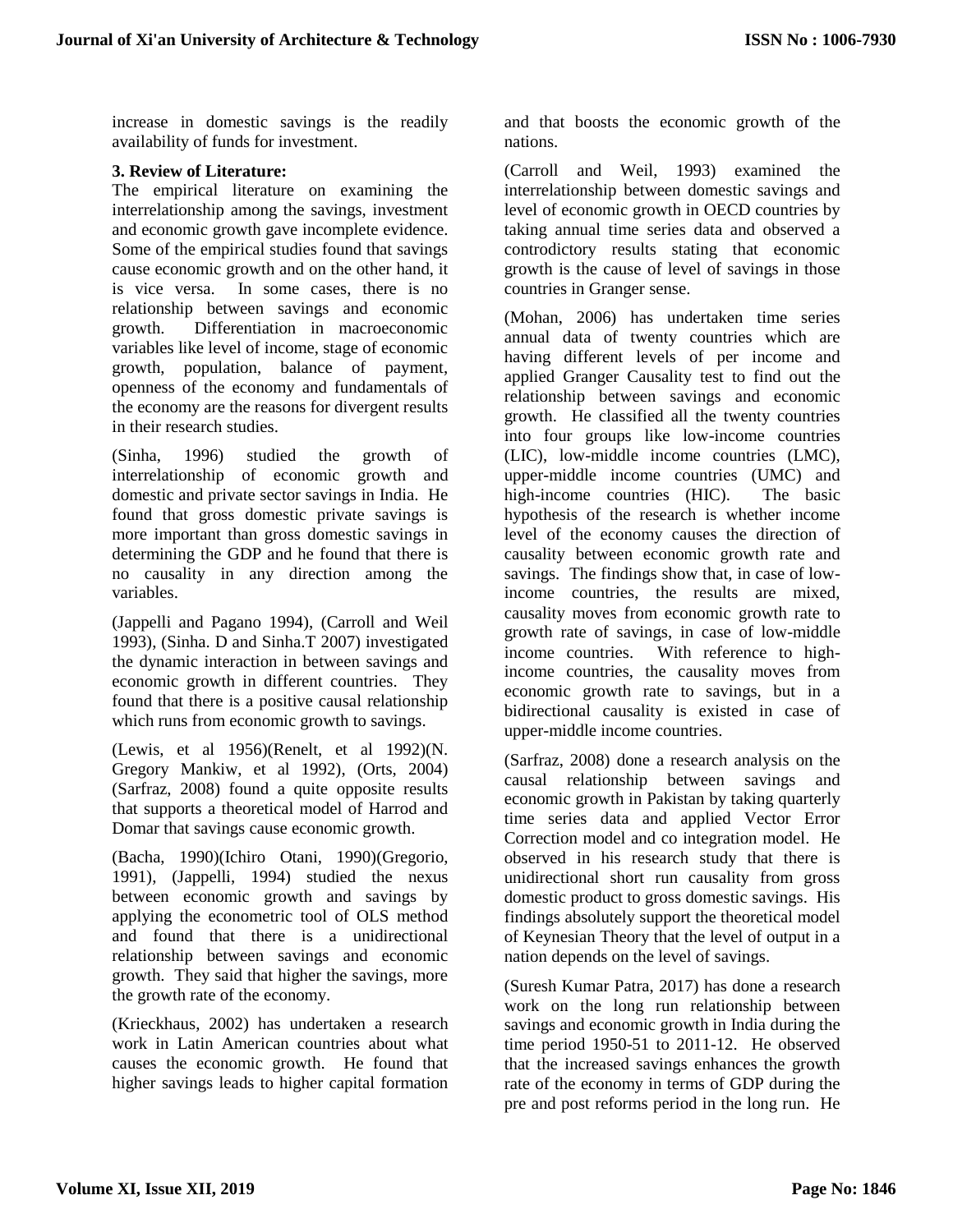found that during the pre reform period, economic growth causes the level of savings in the short run.

(Khan, 2010) has done a similar research study in Pakistan to study the nexus between the level of savings and the level of economic growth by applying the ARDL, Bound Test and Johansen Co integration test. His findings disclosed that there is a long run relationship between the observed variables and the direction of causality is from economic growth to savings i.e., unidirectional relationship only.

(Katircioglu S.T and Naraliyeva, 2006) have tried to investigate the relationship between the foreign direct investment, domestic savings and economic growth in Kazakhstan during the period 1993-2002. He applied time series techniques like Granger Causality and Co integration Tests. His results showed that there is a unidirectional relationship from domestic savings to economic growth in Kazakhastan in the long run.

(Saltz, 1999) has done a research work in seventeen selected countries which are having different levels of per capita income to analyse the relationship between savings and economic growth. He applied Vector Error Correction (VEC) and Vector Auto Regressive (VAR) models for anyasis of the time series data. Nine countries showed that economic growth is the cause of increased savings, two countries showed that domestic savings are the cause of increased growth of the economy. Three countries showed that there is no relationship between the two observed variables. And the remaining two countries showed a shocking results of two way causal relationship between the variables.

(Baharumshah, Thanoon and Rashidb, 2003) investigated the nexus between economic growth and domestic savings in five selected Asian countries like Singapore, South Korea, Malysia, Thailand and the Philippines by taking the annual data from 1960 to 1997 with the help of Vector Error Correction Model. Except Singapore, increase in savings is not the cause of economic growth in Granger sense in all the countries.

(Verma, 2009) also investigated the dynamic relationship between the sectoral savings, sectoral investment, foreign capital inflows and the GDP growth rate in India during 1951-2005 and applied ARDL procedure to test for both the long run and short turn effect of these variable. The research findings shows that there is a negative impact of public investment on GDP growth rate in India and found that none of the three sectoral savings, sectoral investments have any positive impact on the GDP growth rate in India. The research findings are quite opposite to neoclassical theory approach and stated that GDP growth is affecting household and private savings in the long run. The direction of causality is from savings to investment which is relevant to the growth model but, causality is lacked from domestic investment to economic growth.

#### **4. Econometric Methodology 4.1. Data and Variables**

The prime objective of the present research study is to investigate the impact of domestic savings and capital formation on gross domestic product which is considered as a proxy for the economic growth in India. The annual time series data on gross domestic savings (GDS), gross capital formation(GCF) and gross domestic product (GDP) data has been taken from the Reserve Bank of India's website Handbook of Statistics on Indian Economy from 1950-51 to 2017-18. The number of annual observations are 68.

### **4.2. Variable Description:**

Later, we calculated with the help of MS Excel the growth rate in gross domestic savings (GDS\_gr), growth rate in gross capital formation (GCF\_gr) and growth rate in gross domestic product (GDP\_gr). The variables which are to be observed in the study are GDS\_gr, GCF\_gr, GDP\_gr.

### **4.3. Research Methodology:**

The present research study is totally based on secondary data. To achieve the basic objective of the nature of short run and long run relationship among the identified variables, we used Augmented Dickey Fuller Test to find out the stationary of the data. Later for investigation of causal relationship, we used Granger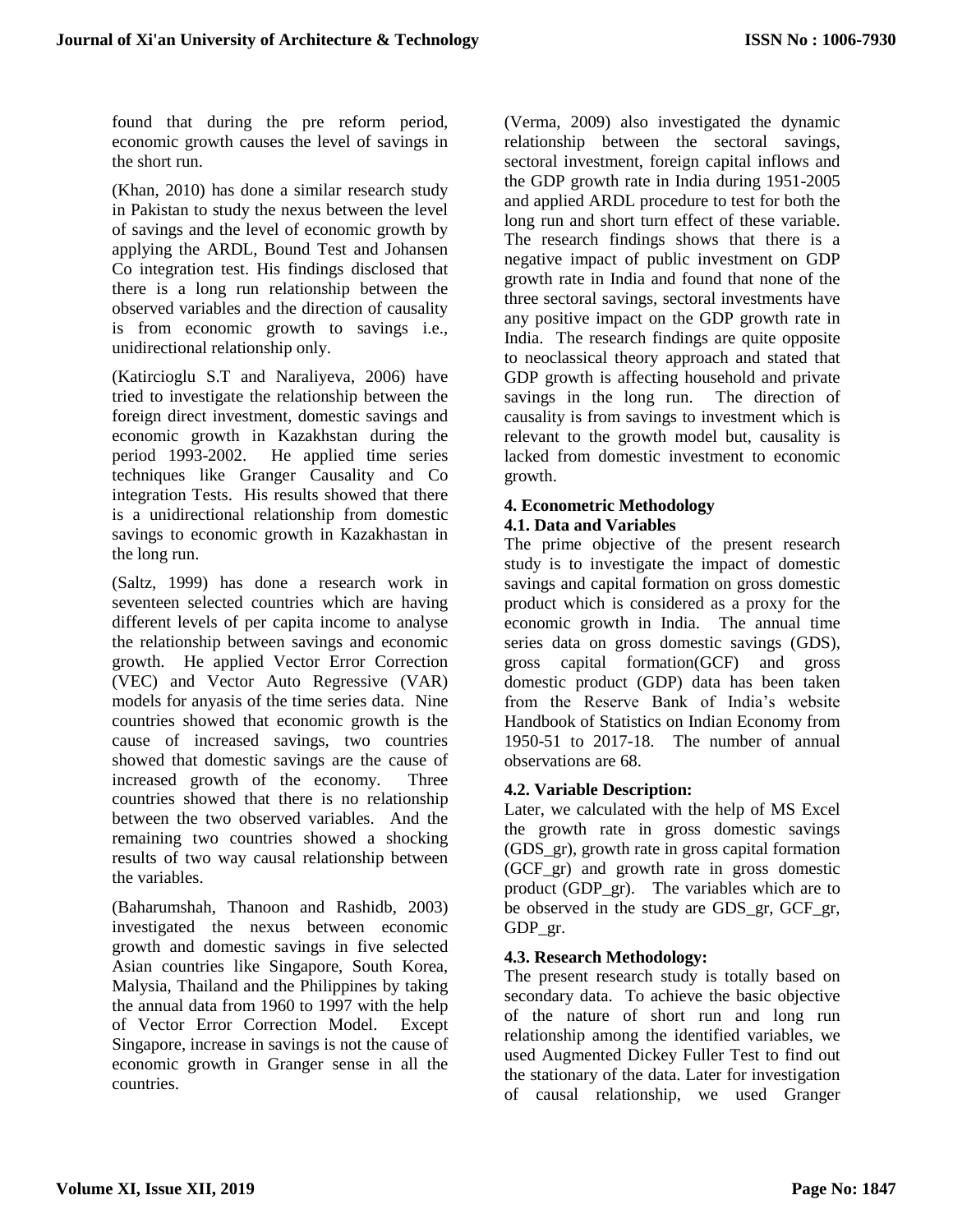Causality Test is used. For understanding the co integration relationship among the variables, we used Johansen Co integration test is applied. The statistical tool is EViews 9 version.

### **5. Data Analysis:**

**5.1.** Statistical analysis is performed on the time series data assuming that the selected variables are stationary. Time series data should be stationary when its mean and variance is constant over a period of time. If the selected data is nonstationary, it is to be transformed into stationary which enables us the analysis will be clearer and get accurate results. Augmented Dickey Fuller – Unit Root test (Gujarati, 2003) checks the stationarity conditions.

 $H_{10}$  = The GDS\_gr has a unit root

 $H_{11}$  = The GDS\_gr does not have unit root and it is stationary.

 $H_{20}$  = the GCF\_gr has a unit root

 $H_{21}$  = the GCF\_gr does not have unit root and it is stationary

 $H_{30} =$  the GDP<sub>ar</sub>has a unit root

 $H_{31}$  = the GDP\_gr does not have a unit root and it is stationary.

|  |  | Table – 2 Unit Root Test Results GDS_gr |  |
|--|--|-----------------------------------------|--|
|  |  |                                         |  |

| <b>ADF</b> Test | <b>T-Statistics</b> | P-Value |
|-----------------|---------------------|---------|
| Lag length $0$  | $-7.563388$         | 0.0000  |
| At 1%           | $-3.533204$         |         |
| At $5%$         | $-2.906210$         |         |
| Philip<br>Peron | $-7.551999$         | 0.0000  |
| <b>Test</b>     |                     |         |
| At $1\%$        | $-3.533204$         |         |
| At $5%$         | $-2.906210$         |         |

**Table – 3 Unit Root Test Results GCF\_gr**

| <b>ADF</b> Test | <b>T-Statistics</b> | P-Value |
|-----------------|---------------------|---------|
| Lag length $0$  | $-8.393301$         | 0.0000  |
| At $1\%$        | $-3.533201$         |         |
| At $5%$         | $-2.906210$         |         |
| Philip<br>Peron | $-8.391787$         |         |
| Test            |                     |         |
| At $1\%$        | $-3.533204$         |         |
| At $5%$         | $-2.906210$         |         |

#### **Table – 4 Unit Root Test Results GDP\_gr**

| ADF Test-    | <b>T-Statistics</b> | P-Value |
|--------------|---------------------|---------|
| Lag length 0 | $-57196640$         | Ი ᲘᲘᲘᲘ  |

| At $1\%$    |       | $-3.533204$ |  |
|-------------|-------|-------------|--|
| At $5%$     |       | $-2.906210$ |  |
| Philip      | Peron | $-5.771181$ |  |
| <b>Test</b> |       |             |  |
| At $1\%$    |       | $-3.533204$ |  |
| At 5%       |       | $-2.906210$ |  |

In all the cases, the P-Value is  $\leq 0.05$  and hence the alternative hypothesis will be accepted that is the data is stationary. After converting the data at first level itself the data is stationary. The below given graphs show the movement of the data.

**Movement of Gross Domestic Savings Growth Rate During 1951-52 to 2017-18**



**Movement of Gross Capital Formation Growth Rate During 1951-52 to 2017-18**

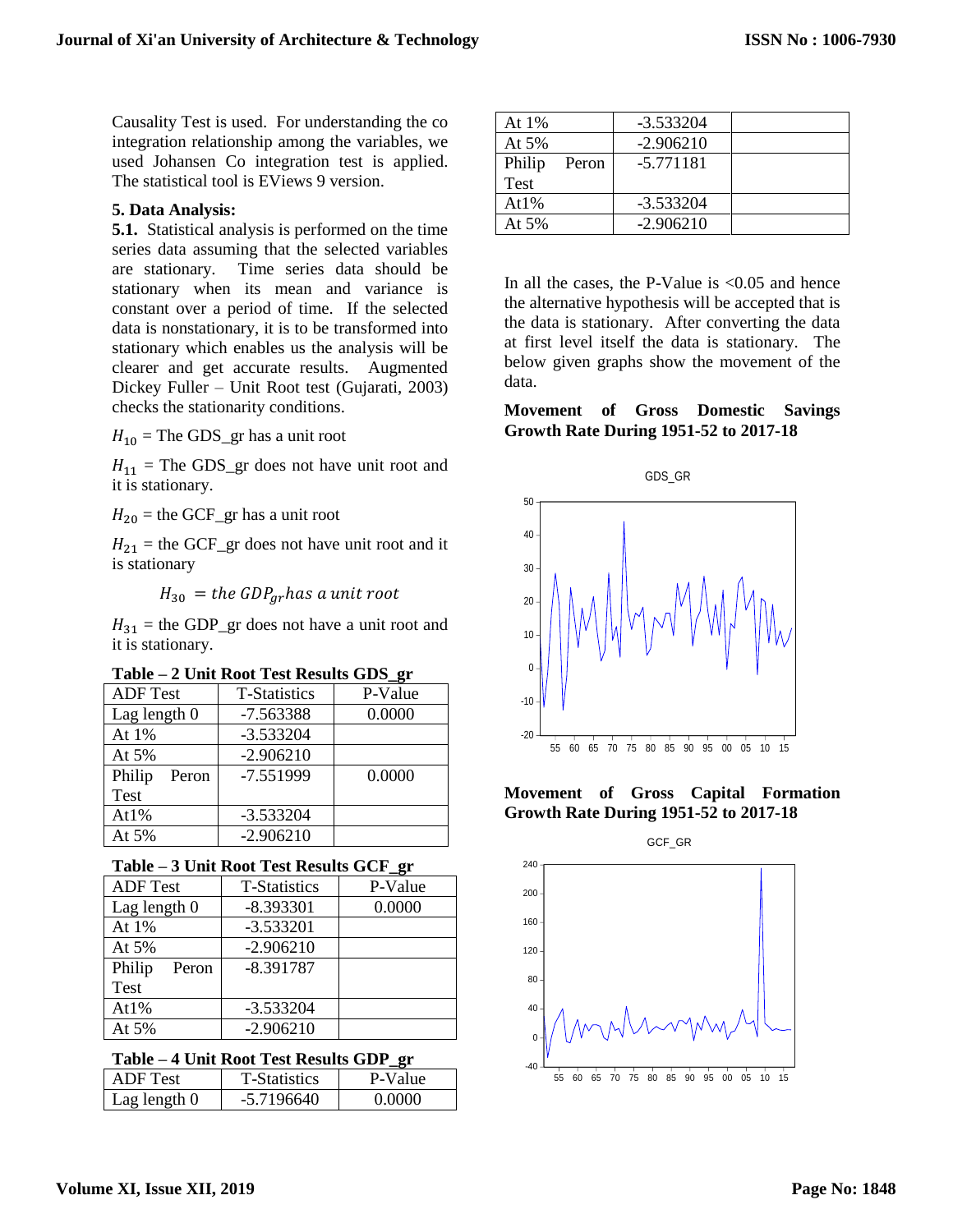### **Movement of Gross Domestic Product Growth Rate During 1951-52 to 2017-18**



**5.2. Direction of the Relationship:** Granger Causality test is applied to understand the direction of causal relationship among the observed variables. It does mean that whether domestic savings causes gross domestic product or gross domestic product causes domestic savings and also to investigate whether gross capital formation causes gross domestic product or gross domestic product causes capital formation. The precondition for conducting the causality test is the data should be stationary. ADF test shows that the all the variables are stationary at level itself. Pair wise Granger Causality test is applied for Gross Domestic savings and gross domestic product. The hypothesis is framed as followed;

 $H_0 = GDP\_gr$  does not granger cause GDS\_gr

 $H_1$ = GDP\_gr does granger cause GDS\_gr

| <b>Table 5: Granger Causality Test Results between</b> |                             |                   |       |         |  |
|--------------------------------------------------------|-----------------------------|-------------------|-------|---------|--|
|                                                        |                             | GDP_gr and GDS_gr |       |         |  |
| Null                                                   | Lag                         | F-                |       | Decisio |  |
| Hypothesi                                              | Lengt                       | <b>Statistic</b>  | value | n       |  |
| s                                                      | h                           | s                 |       |         |  |
| <b>GDP GR</b>                                          | $\mathcal{D}_{\mathcal{L}}$ | 0.29548           |       | Accept  |  |
| does.<br>not                                           |                             |                   |       | $H_1$   |  |
| Granger                                                |                             |                   |       |         |  |
| Cause                                                  |                             |                   | 0.745 |         |  |
| GDS GR                                                 |                             |                   |       |         |  |

 $H_0 = GDS\_gr$  does not granger cause  $GDP\_gr$  $H_1 = GDS\_gr$  does granger cause  $GDP\_gr$ 

| <b>Table 6: Granger Causality Test Results</b> |                       |                           |       |         |  |
|------------------------------------------------|-----------------------|---------------------------|-------|---------|--|
|                                                |                       | between GDS_gr and GDP_gr |       |         |  |
| Null                                           | Lag                   | F-                        |       | Decisio |  |
| Hypothes                                       | Lengt                 | Statistic                 | value | n       |  |
| is                                             | h                     | s                         |       |         |  |
| GDS gr                                         | $\mathcal{D}_{\cdot}$ | 2.07544                   |       | Accept  |  |
| does not                                       |                       |                           |       | $H_1$   |  |
| granger                                        |                       |                           |       |         |  |
| cause                                          |                       |                           | 0.134 |         |  |
| GDP gr                                         |                       |                           |       |         |  |

From the statistical analysis, it is very clear that there is bidirectional relationship between gross domestic savings and gross domestic product in the short run. The causality is moving from savings to growth rate and from growth rate to savings.

After conducting Granger causality test, we conducted Johnson Co integration test for identifying the long run relationship between gross domestic savings and gross domestic product. After adjustment, the number of sample became 58. The lag intervals are 1 to 8.

For running the Johansen co integration test, the following hypothesis is framed;

 $H_0$  = there is no co integration between GDS gr and GDP\_gr

 $H_1$ = there is a co integration between GDS\_gr and GDP\_gr

Date: 02/02/20 Time: 15:06

Sample (adjusted): 1960 2017

Included observations: 58 after adjustments

Trend assumption: Linear deterministic trend

Series: GDS\_GR GDP\_GR

Lags interval (in first differences): 1 to 8

Unrestricted Cointegration Rank Test (Trace)

| Hypothesized<br>No. of $CE(s)$ Eigenvalue |          | Trace     | 0.05                         |        |
|-------------------------------------------|----------|-----------|------------------------------|--------|
|                                           |          | Statistic | $Prob.*$<br>Critical Value * |        |
| None $*$                                  | 0.188527 | 23.18795  | 15.49471                     | 0.0029 |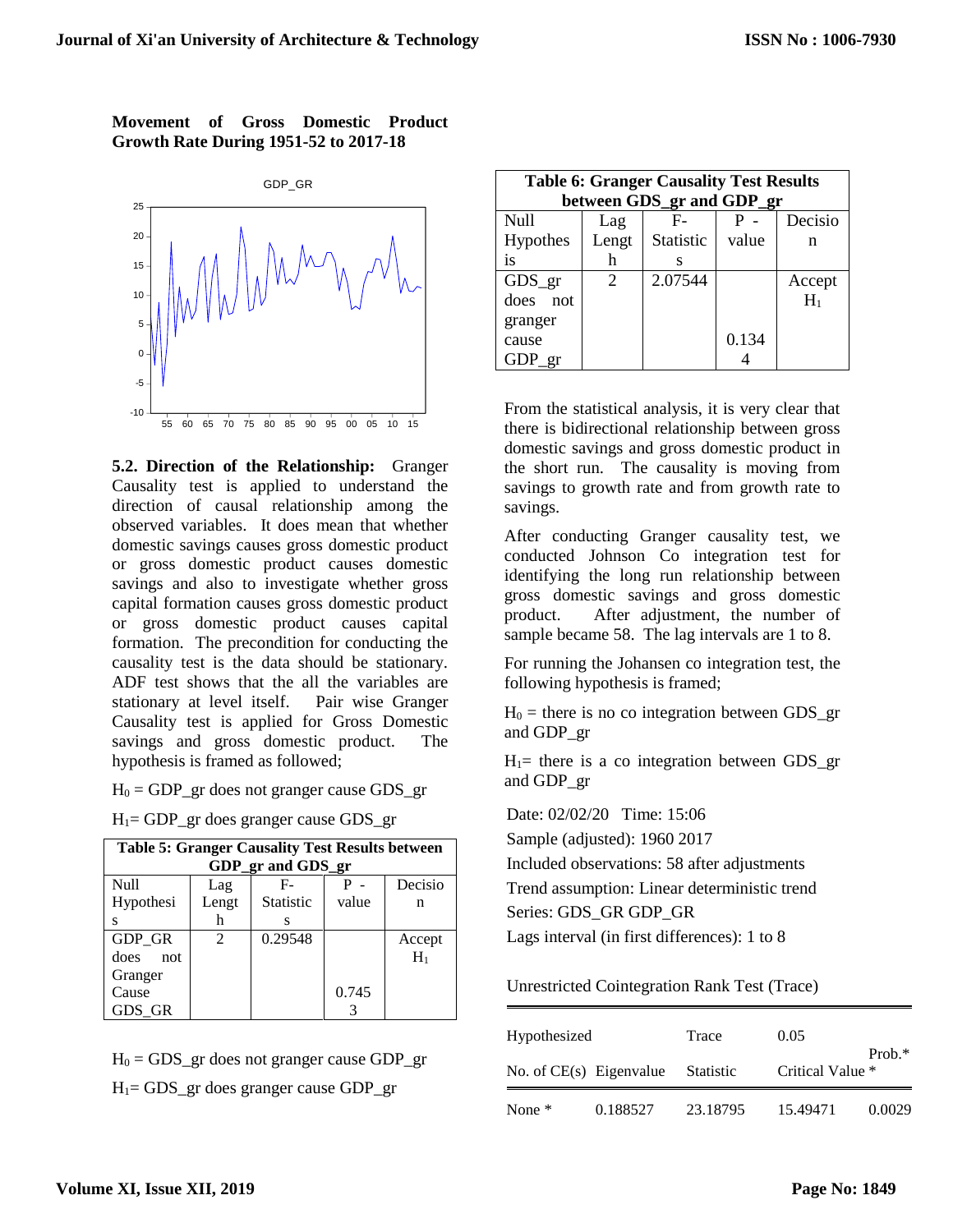|                         | At most $1 * 0.173775$ 11.07152       |                                                                                                                                                   | 3.841466                                                | 0.0000 pothesis. Here also we can find a<br><del>bi</del> directional relationship between growth rate of                                                                                                                                                              |
|-------------------------|---------------------------------------|---------------------------------------------------------------------------------------------------------------------------------------------------|---------------------------------------------------------|------------------------------------------------------------------------------------------------------------------------------------------------------------------------------------------------------------------------------------------------------------------------|
|                         |                                       | **MacKinnon-Haug-Michelis (1999) p-values                                                                                                         | * denotes rejection of the hypothesis at the 0.05 level | Trace test indicates 2 co integrating eqn(s) at the 0.05 level <sup>orss</sup> capital formation (GCF_gr) and growth<br>rate of gross domestic product (GDP_gr).<br>After conducting causality test between the two<br>variables, we need to find out whether there is |
|                         |                                       | The Johansen Co integration test showed that<br>there is a long run relationship between Growth<br>rate of gross domestic savings and growth rate |                                                         | any long run relationship between these two<br>observed variables or not. To find out the long<br>run relationship, we conducted Johansen Co<br>integration test. The results are as follows;                                                                          |
|                         | accepting the alternative hypothesis. | of gross domestic product as the P value is $< 0.05$<br>that is rejecting the null hypothesis and                                                 |                                                         | The following hypotheses are designed for long<br>run relationship between GCF_gr and GDP_gr.                                                                                                                                                                          |
|                         |                                       | In the second stage, we conducted Granger<br>Causality Test between gross capital formation                                                       |                                                         | $H_0$ = there is no cointegration between GCF_gr<br>and GDP_gr                                                                                                                                                                                                         |
|                         |                                       | and gross domestic product. The data is<br>stationary at first level. The following                                                               |                                                         | $H_1$ = there is a cointegration between GCF_gr<br>and GDP_gr                                                                                                                                                                                                          |
| hypothesis is designed; |                                       |                                                                                                                                                   |                                                         | $D_{1}$ 00/00/00 $T'$ 17.11                                                                                                                                                                                                                                            |

 $H_0 = GDP\_gr$  does not granger cause  $GCF\_gr$ 

 $H_1 = GCF\_gr$  does granger cause  $GDS\_gr$ 

| <b>Table 7: Granger Causality Test Results</b> |                             |                           |       |         |  |
|------------------------------------------------|-----------------------------|---------------------------|-------|---------|--|
|                                                |                             | between GDP_gr and GCF_gr |       |         |  |
| Null                                           | Lag                         | F-                        |       | Decisio |  |
| <b>Hypothes</b>                                | Lengt                       | Statistic                 | value | n       |  |
| <i>is</i>                                      | h                           | S                         |       |         |  |
| GDP gr                                         | $\mathcal{D}_{\mathcal{L}}$ | 0.05586                   |       | Accept  |  |
| does not                                       |                             |                           |       | $H_1$   |  |
| granger                                        |                             |                           |       |         |  |
| cause                                          |                             |                           | 0.945 |         |  |
| GCF<br>er                                      |                             |                           |       |         |  |

 $H_0 = GCF\_gr$  does not granger cause  $GDP\_gr$ 

 $H_1$ = GDP\_gr does granger cause GCF\_gr

| <b>Table 8: Granger Causality Test Results</b> |       |                           |       |         |  |
|------------------------------------------------|-------|---------------------------|-------|---------|--|
|                                                |       | between GCF_gr and GDP_gr |       |         |  |
| Null                                           | Lag   | $F-$                      |       | Decisio |  |
| <b>Hypothes</b>                                | Lengt | <b>Statistic</b>          | value | n       |  |
| is                                             | h     | s                         |       |         |  |
| $GCF\_gr$                                      | 2     | 2.15657                   |       | Accept  |  |
| does not                                       |       |                           |       | $H_1$   |  |
| granger                                        |       |                           |       |         |  |
| cause                                          |       |                           |       |         |  |
| GDP gr                                         |       |                           | 0.124 |         |  |
|                                                |       |                           |       |         |  |

Since the calculated p value in both the cases is >0.05 hence, we are accepting the alternative

Date: 02/02/20 Time: 15:11

Sample (adjusted): 1953 2017

Included observations: 65 after adjustments

Trend assumption: Linear deterministic trend

Series: GDP\_GR GCF\_GR

Lags interval (in first differences): 1 to 1

Unrestricted Cointegration Rank Test (Trace)

| Hypothesi<br>zed |                            | Trace                      | 0.05              |            |
|------------------|----------------------------|----------------------------|-------------------|------------|
| No.<br>CE(s)     | of<br>Eigenvalue Statistic |                            | Critical<br>Value | Prob. $**$ |
| None $*$         |                            | 0.403195 52.22783 15.49471 |                   | 0.0000     |
| At most 1<br>∗   | 0.249744                   |                            | 18.67715 3.841466 | 0.0000     |

Trace test indicates 2 cointegrating eqn(s) at the 0.05 level

\* denotes rejection of the hypothesis at the 0.05 level

\*\*MacKinnon-Haug-Michelis (1999) pvalues

The results show that the calculated p value is 0.0000 which is <0.05. hence we accept null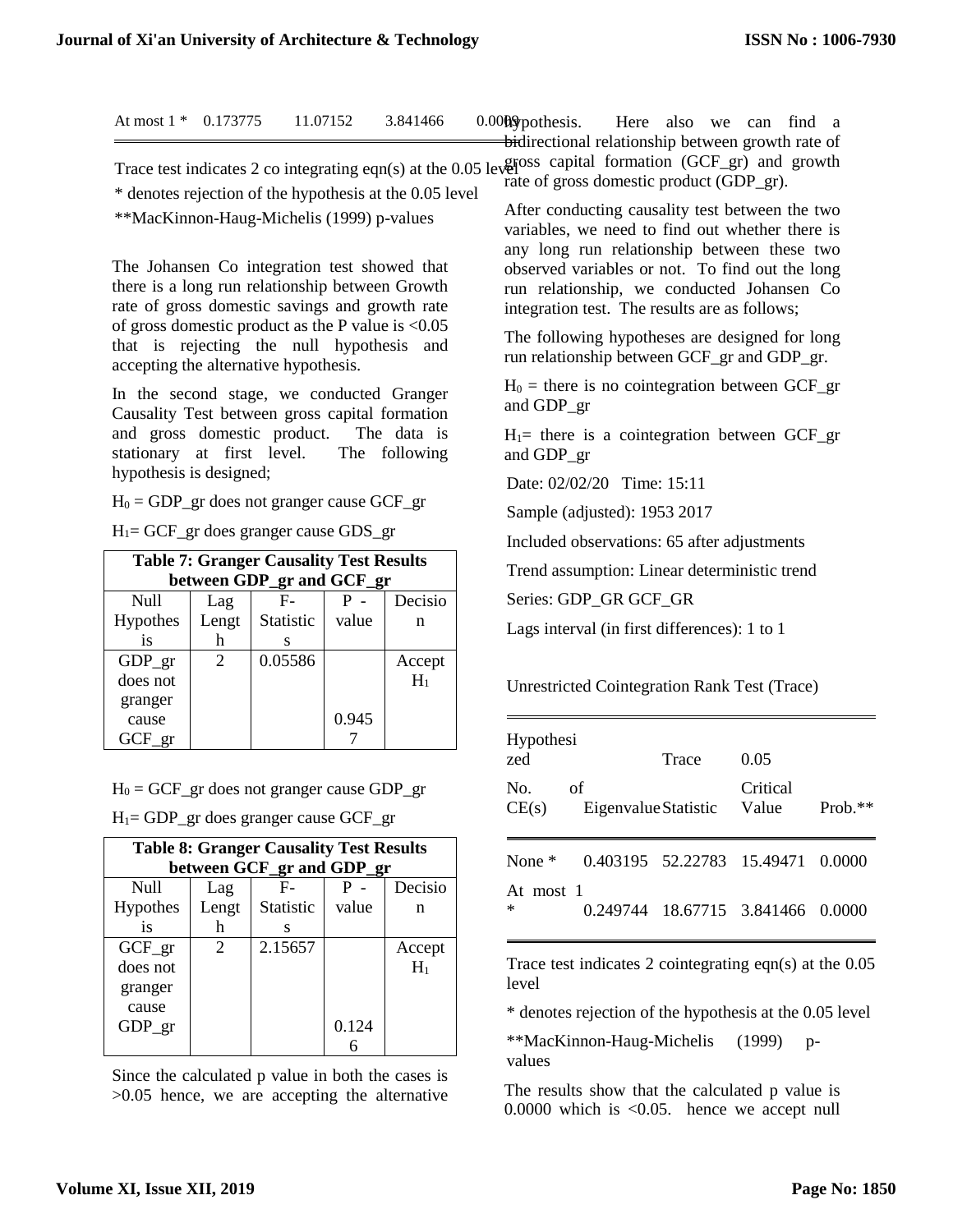hypothesis. It does mean that there is no cointegration relationship between GCF\_gr and GDP\_gr.

# **CONCLUSION**

The present research paper tried to throw light on the short run and long run relationship among the three variables viz., gross domestic savings, gross capital formation and gross domestic product. Time series data must be stationary as a precondition for conducting any statistical analysis. The data is analyzed in terms of stationarity. After converting the data into stationarity, then to understand the short run causal relationship is examined by applying Granger causality test. It is vivid from the results, that there is a bidirectional relationship between gross domestic savings and gross domestic product in the short run. Causality is moving in both the directions. In between the gross capital formation and gross domestic product, there is a bidirectional relationship is identified. Causality is moving in both the directions. After that, Johansen Cointegration test is applied to examine the long run causality relationship between gross domestic savings and gross domestic product. The results showed that there is a long run relationship between domestic savings and gross domestic product. But the results showed that there is no long run relationship between capital formation and gross domestic product as per the statistical analysis.

# **REFERENCES**

- Bacha, E. (1990). A three-gap model of foreign transfers and the GDP. *Journal of Development Economics*, 279-296. Retrieved from https://www.econstor.eu/bitstream/10419/1 86468/1/td221.pdf
- Gregorio, J. D. (1991, December). Economic growth in Latin America. *Journal of Development Economics, 39*, 59- 84. Retrieved from https://s3.amazonaws.com/academia.edu.do cuments/48802304/0304- 3878\_2892\_2990057-g20160913-32243 jlbeng.pdf?response-contentdisposition=inline%3B%20filename%3DEc onomic\_growth\_in\_Latin\_America.pdf&X-Amz-Algorithm=AWS4-HMAC-

SHA256&X-Amz-Credential=AKIAIWOWY

- Ichiro Otani, D. V. (1990). Long-term growth in developing countries and its determinants: An empirical analysis. *World Development*, 769-783. Retrieved from https://www.sciencedirect.com/science/artic le/abs/pii/0305750X9090001E
- Jappelli, T. P. (1994). Savings, Growth and Liquidity Constraints. *The Quarterly Journal of Economics, 109*(1), 83-109. Retrieved from https://doi.org/10.2307/2118429
- Khan, M. S. (2010, July). Old Wine in New Bottles: Saving – Growth Nexus: Innovating Accounting Techniques in Pakistan. *Theoretical and Applied Economics*, 49-60.
- Krieckhaus, J. (2002, October). Reconceptualizing the Developmental State: Public Savings and Economic Growth. *World Development, 30*(10), 1697- 1712. Retrieved from https://doi.org/10.1016/S0305- 750X(02)00064-5
- Lewis, W. A. (1956). Lewis' Theory of Economic Growth. *The American Economic Review, 46*(4), 632-641. Retrieved from https://www.jstor.org/stable/1814286
- Mohan, R. (2006). Casual Relationship between Savings and Economic Growth in Countries with DIfferent Income Levels. *5*, 1-12.
- N. Gregory Mankiw, D. R. (1992, May). A Contribution to the Empirics of Economic Growth. *The Quarterly Journal of Economics, 107*(2), 407-437. Retrieved from https://doi.org/10.2307/2118477
- Naraliyeva, S. T. (2006, June). Foreign Direct Investment, Domestic Savings and Economic Growth in Kazakhstan: Evidence from Co-integration and Causality Tests. *Investment Management and Financial Innovations, 3*(2).